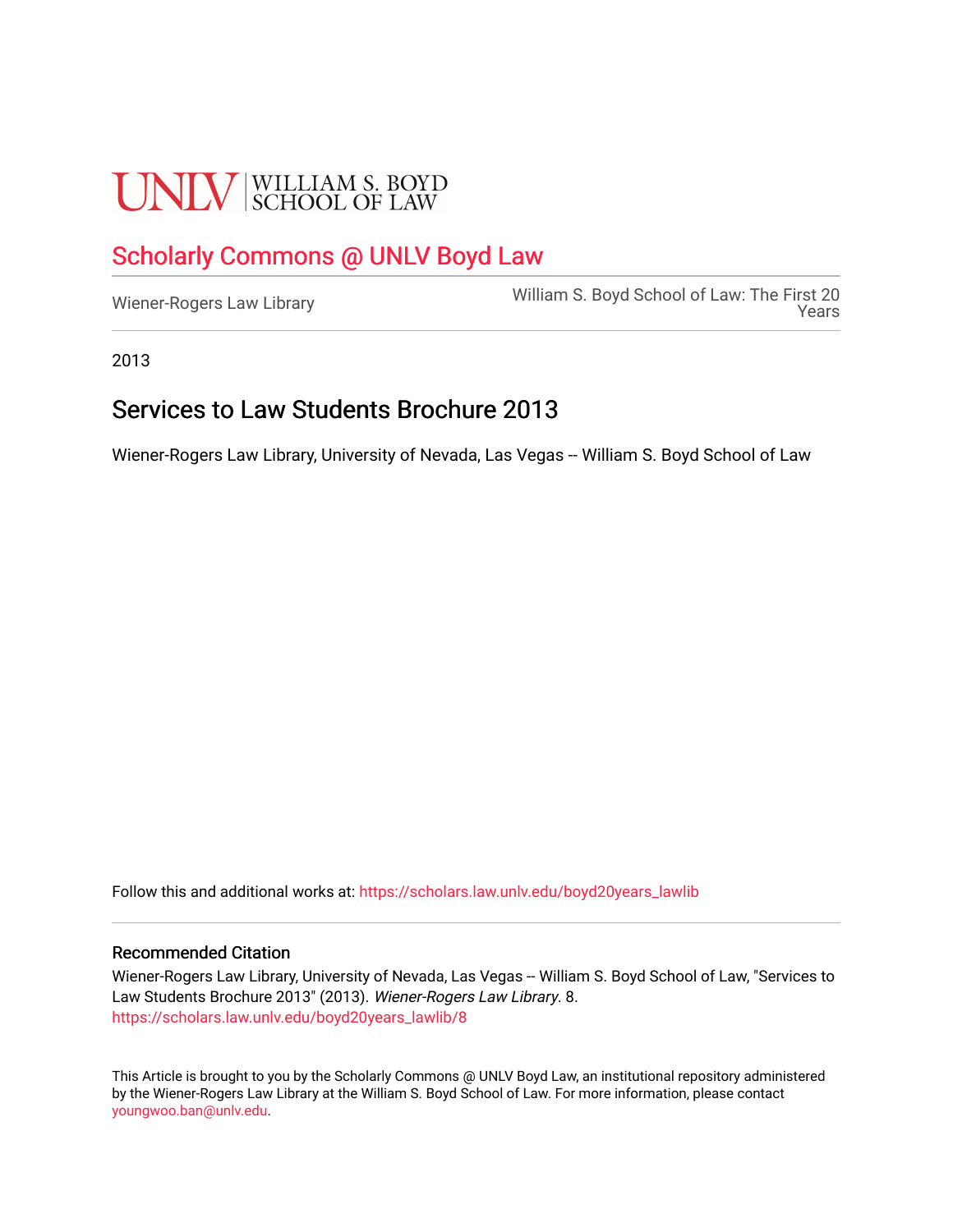**Wie ne r- R oge r s L aw Libr a ry** 

University of Nevada, Las Vegas Boyd School of Law

## Services to Law Students



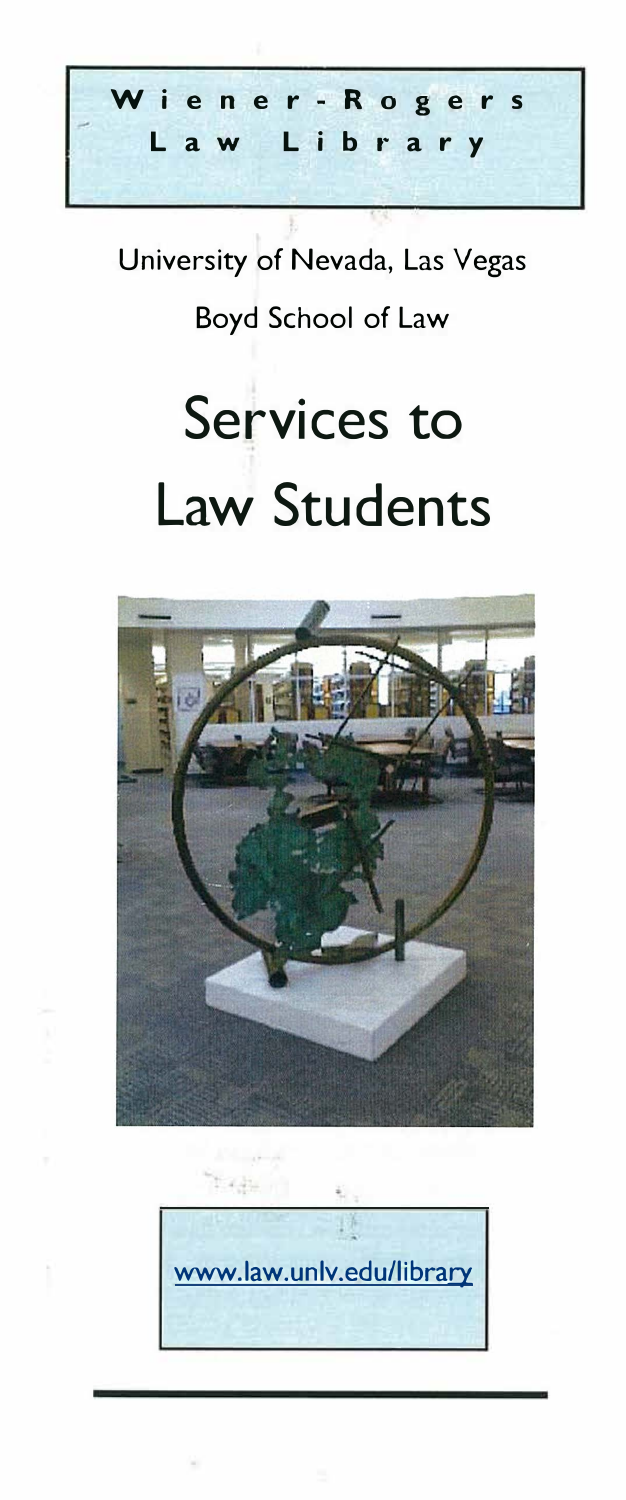#### **COLLECTIONS**

The largest law library in the State of Nevada, the Wiener-Rogers Library collects United States federal and state legislative and judicial sources comprehensively. State administrative materials are available selectively in print and comprehensively through online sources. Leading legal periodicals are available in print, beginning with original issues, and many more periodicals, both law-related and interdisciplinary, are available online. A wide range of secondary sources covering United States law supports faculty and student scholarship.

Library collections include standard international sources and foreign materials of interest to the law school community.

Materials outside of traditional legal research resources are acquired to reflect the increasingly interdisciplinary nature of law scholarship.

#### **Online resources**

The Library and the University Libraries subscribe to a number of online databases that expand our collections and enable research across disciplines. Law-related databases include Lexis and Westlaw, the BNA online libraries (covering, among other topics, tax, intellectual property, labor and employment, environmental law, criminal law, and ecommerce), Hein Online, the Making of Modern Law, and the United Nations Treaty Collections. Beyond traditional law-related sources, the University Libraries provide access to databases such as JSTOR, which spans disciplines, and a variety of discipline-specific resources. Law librarians are available to provide instruction and assistance in using any of the online resources available to students.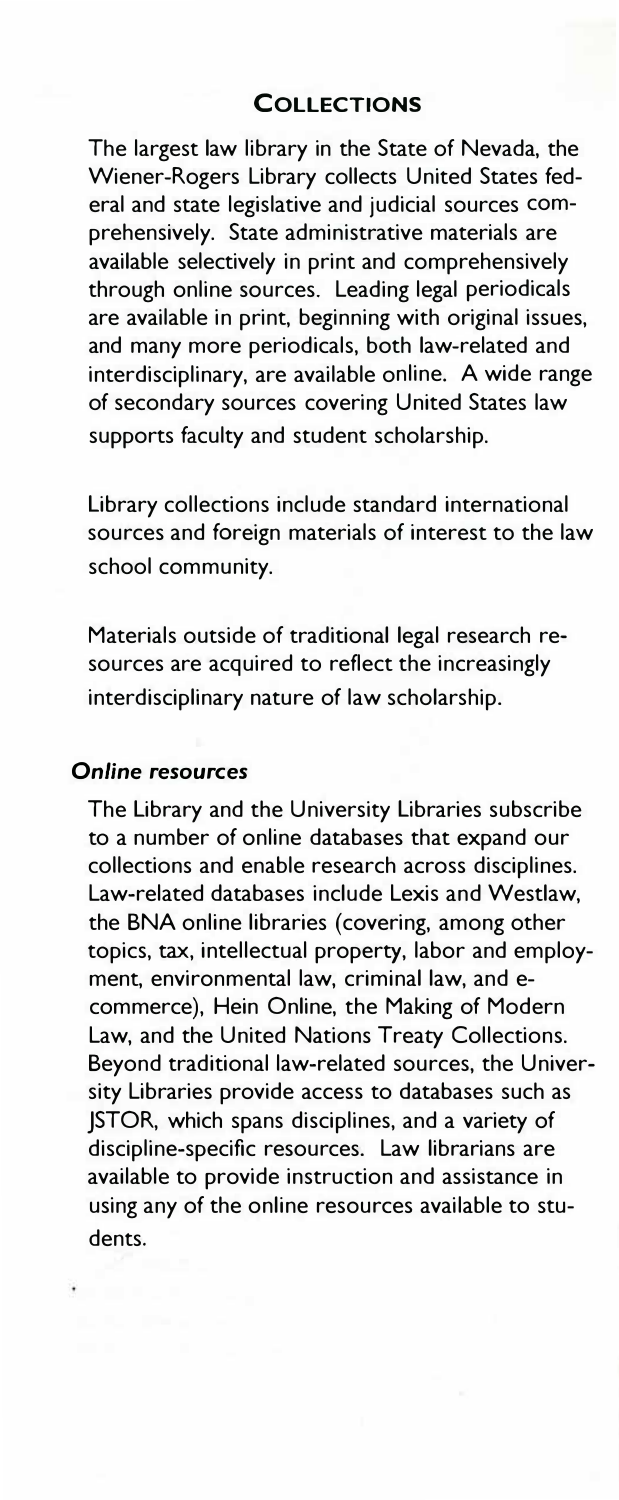#### *Student collections*

#### *Past Exams*

The Library maintains a collection of past exams in paper and electronic format. To locate an exam, use the links under "Course Reserve Materials" on the library catalog homepage (http://webpac.law.unlv.edu/).

#### *Other Reserve Material*

Print materials placed on reserve by faculty for specific law school courses are available at the Library's circulation desk.

#### *Electronic Reserve (e-reserve)*

Faculty members may place law school materials on reserve using UNLV's e-reserves system (http://webpac.law.unlv.edu/). Students may access e-reserve materials from any computer with an Internet connection. Students must register their RebelCard identification cards at the Library's circulation desk before first using the e-reserve system.

#### *Study Guides*

The Library collects study guides, Bar review materials, and other resources that students may find helpful during their law school career. Please contact a reference librarian for information about resources on particular subjects.

#### *Special Collections*

The Library collects documentaries and television programs that focus on human rights and social justice. The library also collects popular DVDs that focus on social and current legal issues. Please visit the circulation desk to check out any of the special collections material..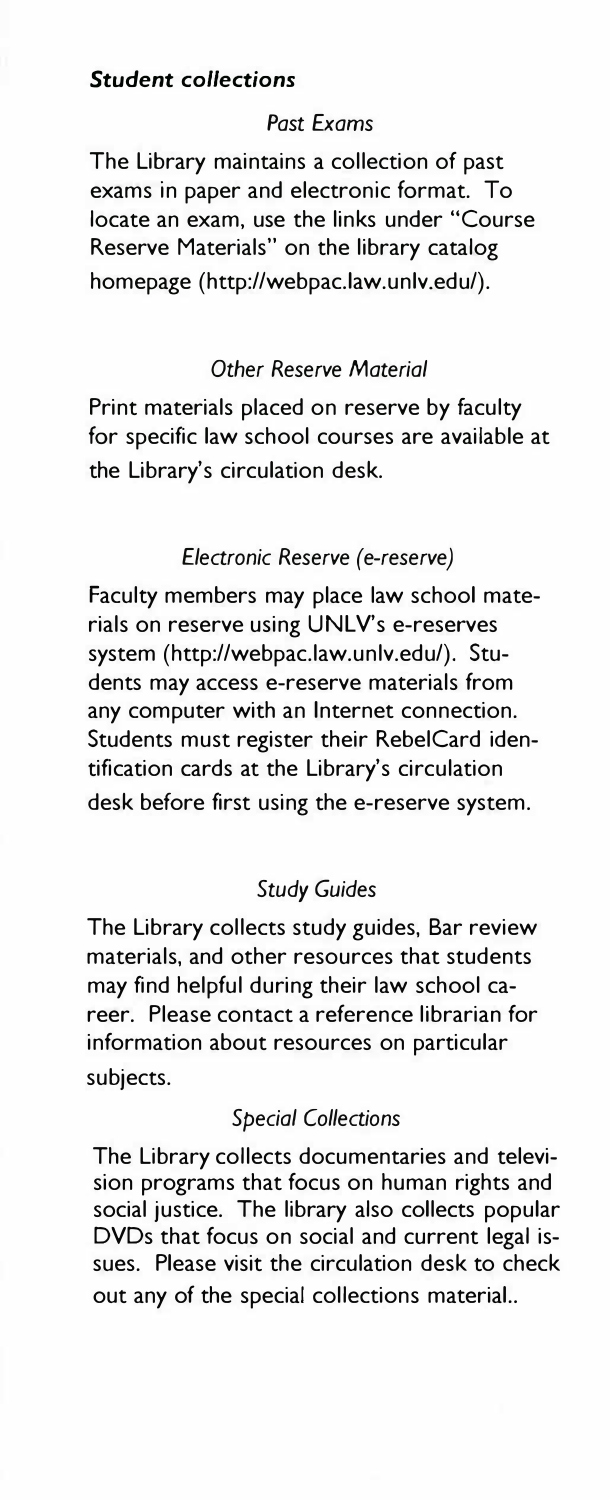#### **RESEARCH ASSISTANCE**

Law librarians are available to assist students in answering reference questions, identifying research sources, and developing research strategies. Students may consult librarians at the reference desk, in their offices, by phone (895-2420), or by email to

(reference@law.unlv.edu).

Librarians can provide instruction and assistance on non-law databases covering business and tax, social sciences, news, and other topics, and on foreign and international law materials. Librarians are also available to locate litigation documents and records. Citation assistance for both Bluebook and ALWD formats is also provided by the reference librarians.



#### **CIRCULATION**

Law students may check out any materials identified with a green dot. Most materials (other than those on reserve and some multi -media materials) circulate for three-week periods and may be renewed for two additional three-week periods.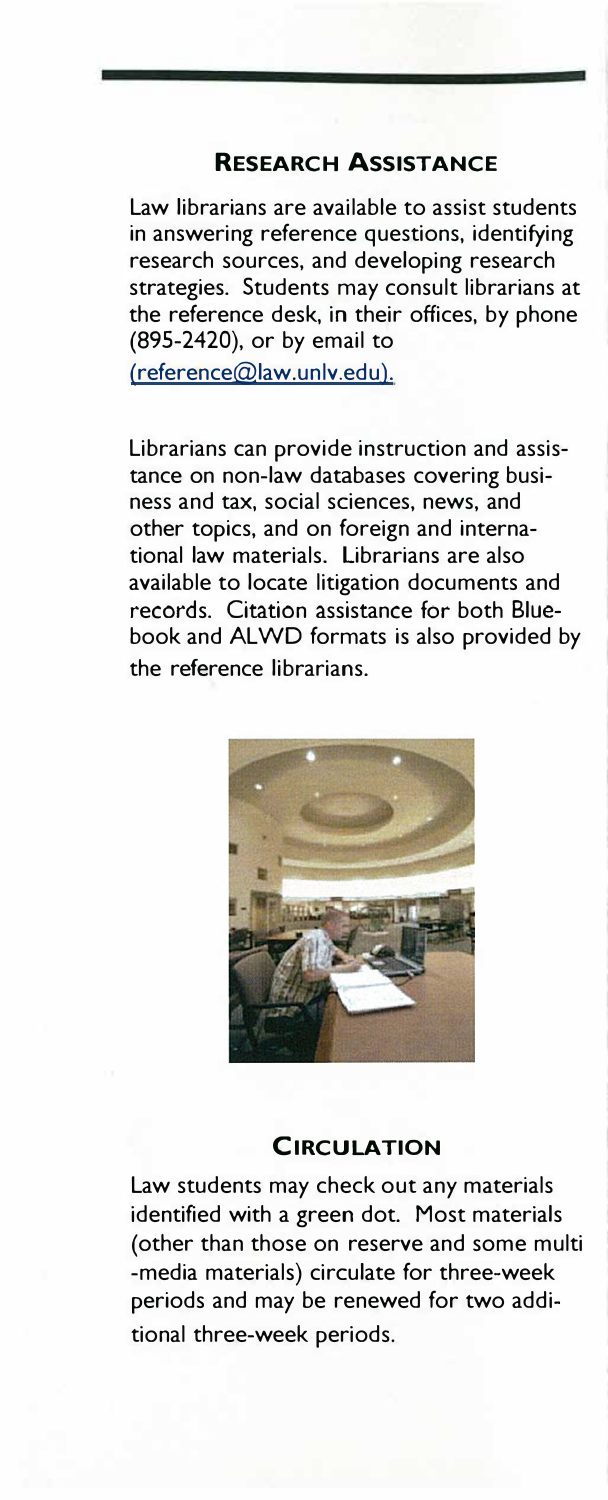Materials may be renewed online through the Library's online catalog (http:// webpac.law.unlv.edu/).

Law students may also check out materials from other libraries on campus. Materials not available on campus may be obtained through inter-library loan by contacting a reference librarian or by sending an email to stu-

dent ill@law.unlv.edu.



#### **FACILITY**

The Library is located on the third floors of the "A" Building and "B" Building and the fourth floor of the "B" Building. Building maps showing locations within the Library are available at http://www.law.unlv.edu/library/ libraryinfo.html#maps.

Wireless service is available to members of the UNLV community throughout the Library. Study desks located throughout the Library are equipped with Ethernet cables connected to the University network.

Study rooms located around the Library may be used by law students for group or individual study. During exams and the two week period prior to exams, study rooms must be reserved at the circulation desk.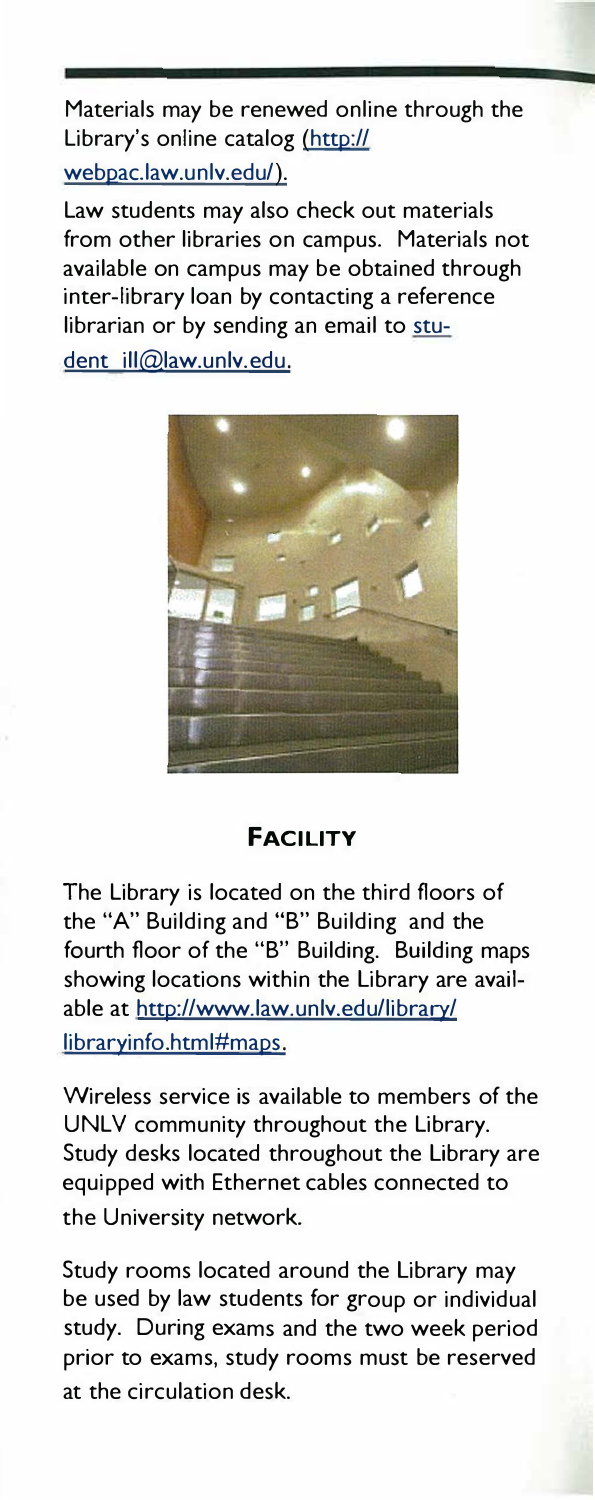#### **HOURS**

| Monday-Thursday | $7:30am - 11pm$ |
|-----------------|-----------------|
| Friday          | 7:30am - 9pm    |
| Saturday        | 9am - 9pm       |
| Sunday          | IOam - IIpm     |

Hours may change throughout the year.

#### \*\*\*\*\*\*\*\*\*\*\*

Reference assistance is available from 9am to 8pm Mondays through Thursdays, 9am to 6pm Fridays, and noon to 5pm Saturdays and Sundays.

#### **Frequently Used Databases**

LexisNexis- Search federal and state primary and secondary materials online.

Westlaw-Search federal and state primary and secondary materials online.

BNA- Daily, weekly and monthly reports covering legal, regulatory, legislative, and economic developments impacting the global business world.

Hein Online- Locate long out-of-print legal research materials in digital format.

Index to Legal Periodicals- Large index of legal journals, law reviews, statutes, bar publications and institute material.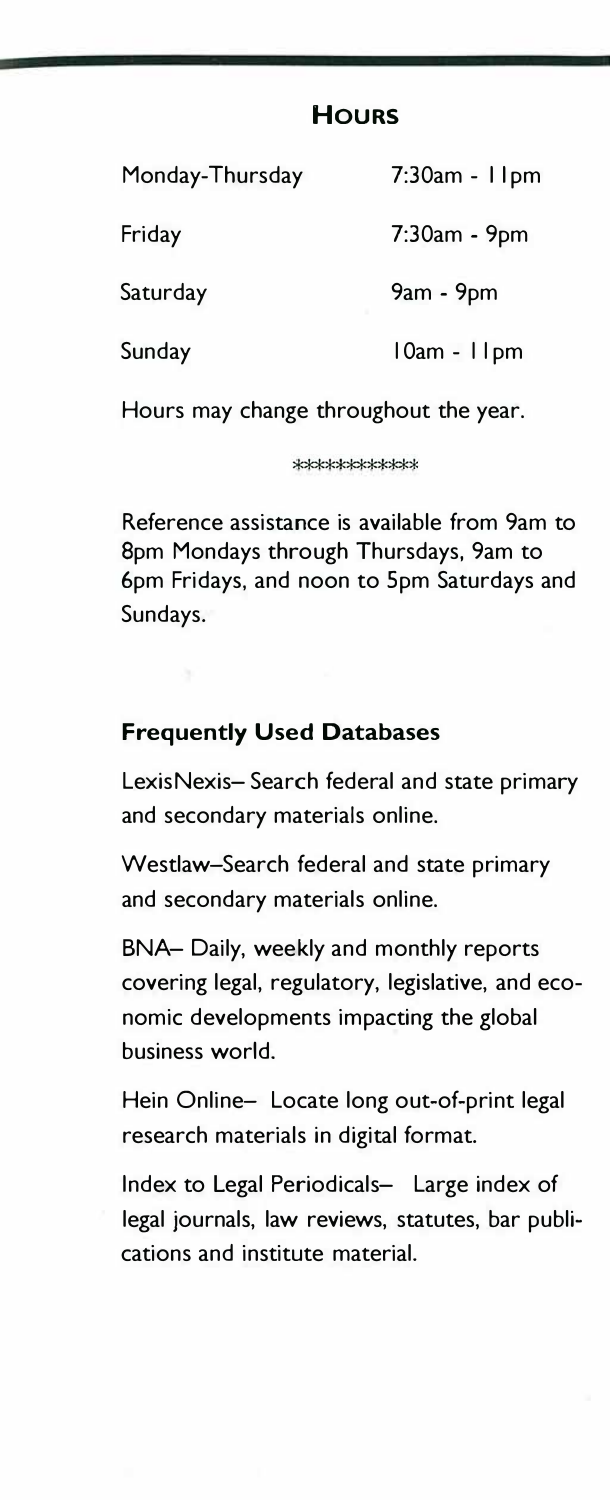#### **FREQUENTLY USED MATERIALS**

United States Supreme Court decisions and digests: Core 12 Federal Reporters: Core 6-7 Federal digests: Core 11-13 Federal statutes and legislative history materials: Core 1-3 Federal administrative materials: Core 4 and Microforms room Regional Reporters and digests: Core 13-23 State statutes: State 2-16 Black's Law Dictionary: Reference Desk American Law Reports: Reference 4-1 0 Legal encyclopedias: Reference Desk Citation guides (Bluebook and ALWD): Reference Desk

 $*$ 

Bankruptcy: KF 1501-1548 Civil procedure: KF 8700-9085 Constitutional law: KF 4501-5130 Contracts: KF 801-1244 Environmental law: KF 3775-3794 Federal tax: HJ 2240-2439, KF 6271-6645 Intellectual property: KF 2971-3199 Legal research and writing: KF 240-251 Professional responsibility: KF 305-3 13 Property: KF 560-720 Secured transactions: FK 1046-1062 Torts: KF 1246-1327